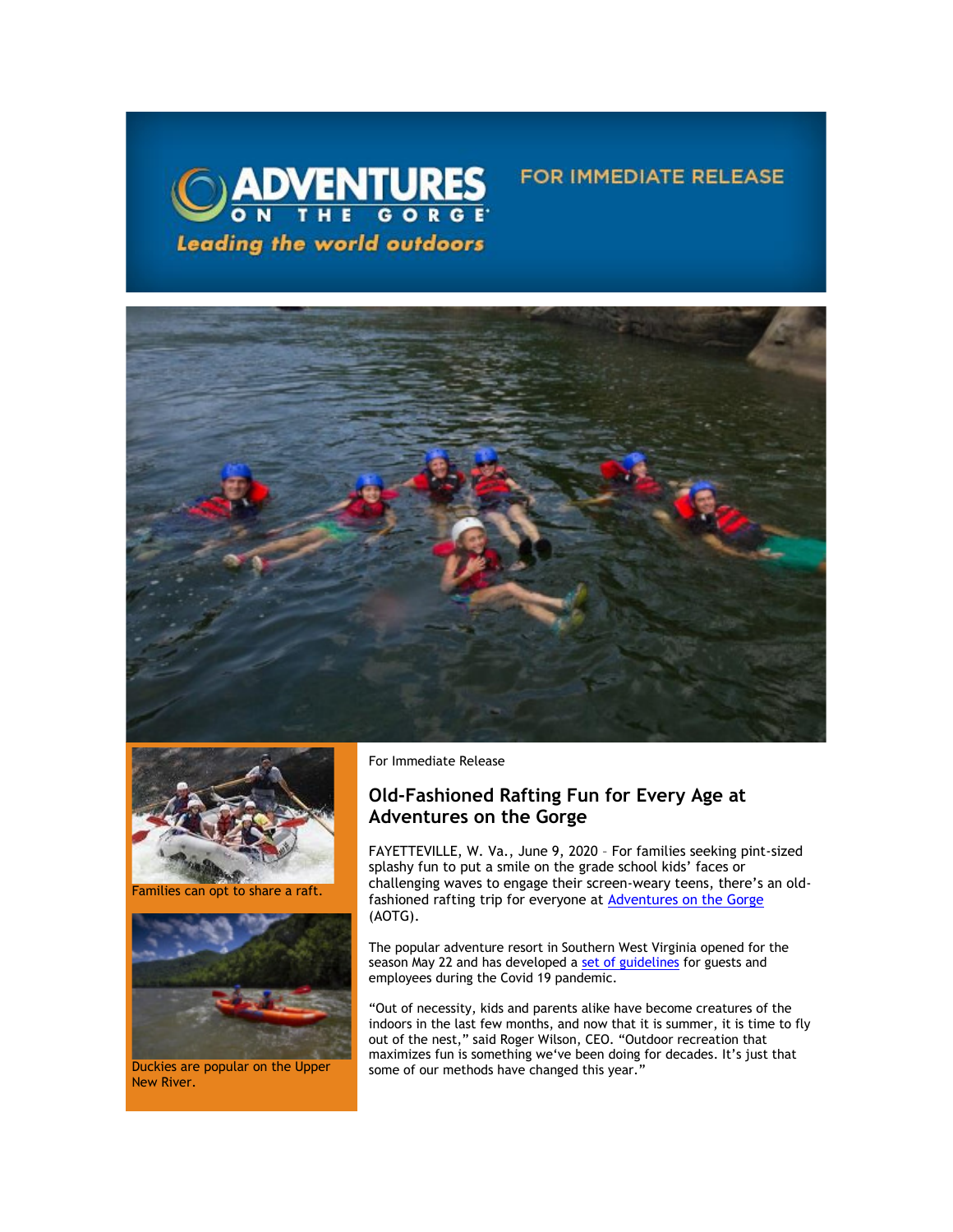AOTG offers an array of rafting trips on the New and Gauley Rivers as well as other adventures including ziplines, ropes courses, rock climbing, lake adventures, stand-up paddleboarding, swimming, hiking and more.

Here are the resort's rafting adventures by minimum age: *Six and Up.* Th[e Upper](https://click.icptrack.com/icp/relay.php?r=13440961&msgid=455512&act=3SPQ&c=1378153&destination=https%3A%2F%2Fwww.adventuresonthegorge.com%2Freservation%2Fadd%2Fupper-new-river-white-water-rafting&cf=13608&v=b3880d8f6f22d49ac14a44f150cc6fe21c4532b2e707bb78aac686afb3ebcb70) portion of the New River features Class I-III rapids suitable for first-time rafters. Groups can enjoy slow water interspersed with periods of manageable rapids and opportunities to use inflatable kayaks known as "duckies."

*Eight and Up.* An easy step up from the Upper New is th[e Glade Creek](https://click.icptrack.com/icp/relay.php?r=13440961&msgid=455512&act=3SPQ&c=1378153&destination=https%3A%2F%2Fwww.adventuresonthegorge.com%2Fadventures%2Fwhitewater-rafting%2Fglade-creek-canyon-rafting-hiking&cf=13608&v=6803063f910ea7f66cee54936f6c39ee0f824e9a6f26ea7671dade734a2f5df4)  [Canyon](https://click.icptrack.com/icp/relay.php?r=13440961&msgid=455512&act=3SPQ&c=1378153&destination=https%3A%2F%2Fwww.adventuresonthegorge.com%2Fadventures%2Fwhitewater-rafting%2Fglade-creek-canyon-rafting-hiking&cf=13608&v=6803063f910ea7f66cee54936f6c39ee0f824e9a6f26ea7671dade734a2f5df4) section of the New River, complete with a nature hike to a beautiful waterfall and swimming hole. The rafting here is a just little quicker with a minimum age of eight.

*Ten and Up Family Trip.* When rafters are at least nine years old and water levels are low enough, the [Family Lower New](https://click.icptrack.com/icp/relay.php?r=13440961&msgid=455512&act=3SPQ&c=1378153&destination=https%3A%2F%2Fwww.adventuresonthegorge.com%2Fadventures%2Fwhitewater-rafting%2Ffamily-lower-new-river-rafting&cf=13608&v=44ea9622647a71ea0efff21cfefad14ca18c1bf8ab7e2001a74145da431d2971) trip becomes available. This trip features oar-mounted boats so that guides control larger rafts and kids get a taste of what awaits them when they turn 12.

*Twelve and Up.* With rapids ranging from Class I through Class IV, the [Lower New](https://click.icptrack.com/icp/relay.php?r=13440961&msgid=455512&act=3SPQ&c=1378153&destination=https%3A%2F%2Fwww.adventuresonthegorge.com%2Fadventures%2Fwhitewater-rafting%2Flower-new-river-rapid-run-half-day&cf=13608&v=483122e453121c1169559957cc19ada260015177d484a348fcd569d4767eae2a) is West Virginia rafting at its best. Teens who are ready for a bigger and wilder rafting experience can enjoy the [Lower Gauley River](https://click.icptrack.com/icp/relay.php?r=13440961&msgid=455512&act=3SPQ&c=1378153&destination=https%3A%2F%2Fwww.adventuresonthegorge.com%2Fadventures%2Fwhitewater-rafting%2Ffall-lower-gauley-river-white-water-rafting&cf=13608&v=51d35dd350d338fb9aac0769a6ca9fe5d3f7d2b4a0ebab5fdd586fdbc5840099) in the fall. This 12-mile section of river includes several Class III-V rapids.

*Fifteen and Up*. Teens who are good swimmers and have some rafting experience are ready for the [Upper Gauley](https://click.icptrack.com/icp/relay.php?r=13440961&msgid=455512&act=3SPQ&c=1378153&destination=https%3A%2F%2Fwww.adventuresonthegorge.com%2Fadventures%2Fwhitewater-rafting%2Fspring-summer-gauley-river-white-water&cf=13608&v=fb5a9f759a2f16c806faa3c2e96a6f8f79834fbb08e4becb24a0bf548a0ffd3d) in the spring or summer. The Gauley River is characterized by multiple heavy rapids requiring tight, technical maneuvering. The resort developed a new rafting adventure this summer with a focus on social distancing as well as maximum fun – the [Summer Gauley Loop Overnight.](https://click.icptrack.com/icp/relay.php?r=13440961&msgid=455512&act=3SPQ&c=1378153&destination=https%3A%2F%2Fadventuresonthegorge.com%2Fadventures%2Fwhitewater-rafting%2Fsummer-gauley-loop-overnight%2F&cf=13608&v=4850d45587df31612fc20496dd2cce90cea3787d6dbc23d49d242d845627523b) Limited to just 24 whitewater rafters, the trip includes rafting one of the most exciting sections of the Gauley River multiple times, meals and riverside camping at the resort's Canyon Doors and Backender campgrounds.

**Sixteen and Up.** A relatively new offering[, The Dries](https://click.icptrack.com/icp/relay.php?r=13440961&msgid=455512&act=3SPQ&c=1378153&destination=https%3A%2F%2Fadventuresonthegorge.com%2Fadventures%2Fwhitewater-rafting%2Fthe-dries-half-day-rafting-trip%2F&cf=13608&v=f052780c71a1b291d2b488f6700aab35ae0302058be08d6e45be2a3becba0fdc) is a section of the New River located below Hawk's Nest Dam. The rapids are highly variable and dependent upon the amount of water released from upstream.

As resort operations will likely continue to change with updated state and CDC guidelines, Wilson urges potential visitors to visit the website or connect with the resort on [Facebook,](https://click.icptrack.com/icp/relay.php?r=13440961&msgid=455512&act=3SPQ&c=1378153&destination=https%3A%2F%2Fwww.facebook.com%2Fadventuresonthegorge&cf=13608&v=3ae1e8e26c07dbafaaeed67c8a0b8fc0091b0e50b2e6c3b2133cb61911e107ad) [Twitter,](https://click.icptrack.com/icp/relay.php?r=13440961&msgid=455512&act=3SPQ&c=1378153&destination=https%3A%2F%2Ftwitter.com%2Fonthegorge&cf=13608&v=44da65765a4741d2084650c093dae53617e5c7c92b9f6819d24521654e5f4fd3) [Instagram,](https://click.icptrack.com/icp/relay.php?r=13440961&msgid=455512&act=3SPQ&c=1378153&destination=https%3A%2F%2Fwww.instagram.com%2Fonthegorge%2F&cf=13608&v=1ee16880632f1eb73eb9ad24dd989e2d12bd5a71d0cb5b3945f15e683acdaa9e) [TripAdvisor,](https://click.icptrack.com/icp/relay.php?r=13440961&msgid=455512&act=3SPQ&c=1378153&destination=https%3A%2F%2Fwww.tripadvisor.com%2FAttraction_Review-g59234-d2233643-Reviews-Adventures_on_the_Gorge-Lansing_West_Virginia.html&cf=13608&v=812472f5ea0d5eed3fed4db26567b4c884479f53ef512c18d25b071271e965bc) [YouTube,](https://click.icptrack.com/icp/relay.php?r=13440961&msgid=455512&act=3SPQ&c=1378153&destination=https%3A%2F%2Fwww.youtube.com%2Fuser%2FAdventuresOnTheGorge&cf=13608&v=7b71b3e994e129bfdca87c6523149b64faacb62e001d98eb26897d7c7236e8cc) and [Vimeo](https://click.icptrack.com/icp/relay.php?r=13440961&msgid=455512&act=3SPQ&c=1378153&destination=https%3A%2F%2Fvimeo.com%2Fuser4260102&cf=13608&v=4ff82f41c6c552c9da3c61684889fad58e153a690bdb0b74761adab86ca752a0) and by signing up for AOTG [e-newsletter.](https://click.icptrack.com/icp/relay.php?r=13440961&msgid=455512&act=3SPQ&c=1378153&destination=https%3A%2F%2Fadventuresonthegorge.com%2F&cf=13608&v=a83cd0882452dd5ad1794082623f8c176d7586c5f6015a054a1c7b875f219550)

Reservations can be made [online o](https://click.icptrack.com/icp/relay.php?r=13440961&msgid=455512&act=3SPQ&c=1378153&destination=https%3A%2F%2Fadventuresonthegorge.com%2Fadventures%2Fwhitewater-rafting%2Fsummer-gauley-loop-overnight%2F&cf=13608&v=4850d45587df31612fc20496dd2cce90cea3787d6dbc23d49d242d845627523b)r by calling 1-855-379-8738.

###

## **What to know about Adventures on the Gorge**

Named one of the top six adventure resorts in the country by U.S. News & [World Report,](https://click.icptrack.com/icp/relay.php?r=13440961&msgid=455512&act=3SPQ&c=1378153&destination=http%3A%2F%2Ftravel.usnews.com%2Fgallery%2Famericas-6-top-adventure-resorts&cf=13608&v=764bfdbe430f777c5bcc69b025c1a8805ca5cbb157f8c18454c411b272e07901) Adventures on the Gorge is located on more than 250 acres along the rim of the majestic New River Gorge near Fayetteville, W.Va. The resort provides an array of outdoor experiences including whitewater rafting on the New and Gauley Rivers, aerial adventures, rock climbing, rappelling, kayaking, stand up paddle boarding, fishing, mountain biking and hiking.

There are also restaurants, bars and shops as well as a small-group conference center. Visitors can choose from a variety o[f accommodations](https://click.icptrack.com/icp/relay.php?r=13440961&msgid=455512&act=3SPQ&c=1378153&destination=https%3A%2F%2Fadventuresonthegorge.com%2Flodging%2F&cf=13608&v=a0a1ec07ee637c78242d3333295573a8e337130c936224b8e1d32f73fd9e88eb) and [vacation packages.](https://click.icptrack.com/icp/relay.php?r=13440961&msgid=455512&act=3SPQ&c=1378153&destination=https%3A%2F%2Fadventuresonthegorge.com%2Fpackages%2F&cf=13608&v=8751df1b896b42a43c8f638cff3537e1a0bec91ccd87a43021a073a818c593de)

Related hashtags: #AdventuresOnTheGorge #AlmostHeaven